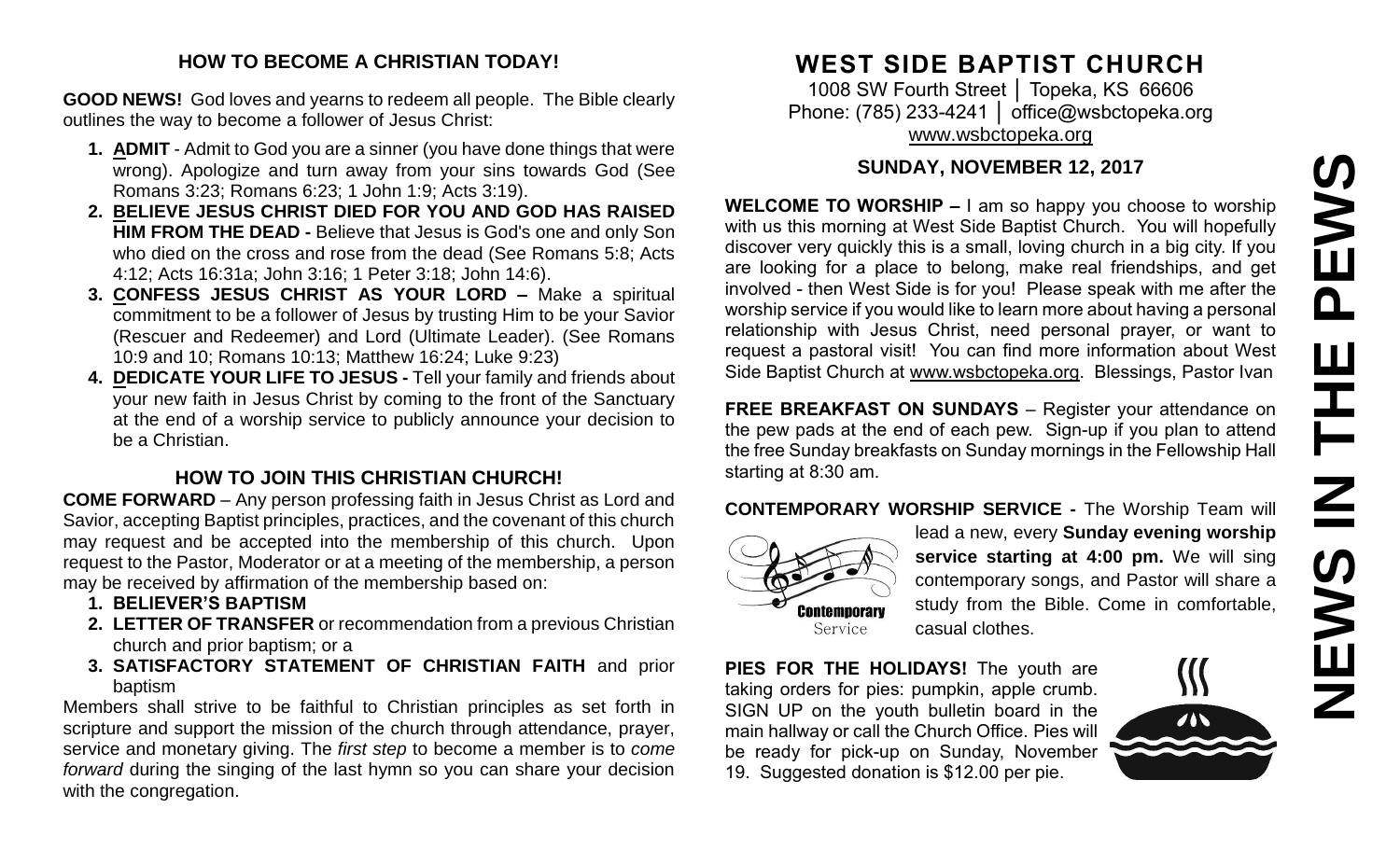**BABY CLOSET CHRISTMAS BAGS** - The colder weather has brought many families into the Baby Closet for warm clothing and diapers. We served 52 families with 95 children in October; this included 6 new families. We are again filling bags for Christmas for each family that comes in during December. We are asking for donations of **deodorant, toothpaste, tooth brushes, shampoo and body lotion**. There will be a box in the front of the sanctuary for these items. Thanks to all for opening your hearts at this special time of year. You all are wonderful! example and the Pat Carreno, Coordinator

**COOLERS – Harvesters is sending WSBC fifty-plus frozen Turkeys to give away for Thanksgiving on Wed. November 15**. The Food Pantry needs to borrow twenty-five coolers (ice-chests) for the Thanksgiving distribution. Please label your cooler/ice-chest and place them in the Fellowship Hall. Coolers will be cleaned and returned to owners on Thursday, November 16. See Pastor for details.



**FRUIT & VEGETABLE FOOD PANTRY** – **Free fruits and vegetables on Wednesdays in the Fellowship Hall from 4:00 pm to 6:00 pm or while supplies last.** *ID REQUIRED*: bring a piece of US Mail with your name and current address for identification. Bring reusable shopping bag. All food is available at no cost. No early entry. **PANTRY CLOSED:**

- **1. Wednesday, November 22 (The day before Thanksgiving)**
- **2. Wednesday, December 27 (The week of Christmas/New Year's)**

**NOMINATING COMMITTEE -** The Nominating Committee is submitting this Slate of Nominees to be voted upon by the membership at the Business Meeting on Nov 19, 2017. Clarence Payne, Chair of Nominating Committee

- Church Clerk Fran Seymour-Hunter, 3 yr. term (2018-2020)
- Coordinator of Administration Harry Carpenter, 3 yr. term (2018-2020)
- Coordinator of Fellowship & Membership Lonna Hersh, 3 yr. term (2018- 2020)
- Nominating Committee Dick May, Jr., 2 yr. term (2018-2019)

# **WEEKLY CALENDAR**

#### **SUNDAY, NOVEMBER 12**

| $8:30$ am         | Free Breakfast (FH)              |
|-------------------|----------------------------------|
| $8:30$ am         | Partners in Prayer (S)           |
| $9:15$ am         | <b>Sunday School</b>             |
| $10:30$ am        | Worship (S)                      |
| $4:00 \text{ pm}$ | Contemporary Worship Service (S) |
|                   |                                  |

#### **MONDAY, NOVEMBER 13**

|                   | 9:00 - 11:00 am Baby Closet Ministry |
|-------------------|--------------------------------------|
| $6:00 \text{ pm}$ | Capital City Men's Chorus (FH)       |

#### **TUESDAY, NOVEMBER 14**

6:00 pm Council Meeting (HH)

#### **WEDNESDAY, NOVEMBER 15**

| $10:30$ am        | Bible Study (HH)                          |
|-------------------|-------------------------------------------|
| $4:00 - 6:00$ pm  | Fruit & Vegetable Food Pantry (FH)        |
| $4:30$ pm         | Open Gym Time                             |
| $5:00 - 7:00$ pm  | <b>Baby Closet Ministry</b>               |
| $5:30 - 7:00$ pm  | <b>WWW Kids Bible Club / Adult Study/</b> |
|                   | <b>Thanksgiving Potluck</b>               |
| $7:00 \text{ pm}$ | Choir Rehearsal (S)                       |

#### **THURSDAY, NOVEMBER 16**

1:00 – 3:00 pm Baby Closet

#### **FRIDAY, NOVEMBER 17**

#### **DAR Dinner**

#### **SATURDAY, NOVEMBER 18**

 1:00 pm Worship Team Practice (S) Youth Preparing Pies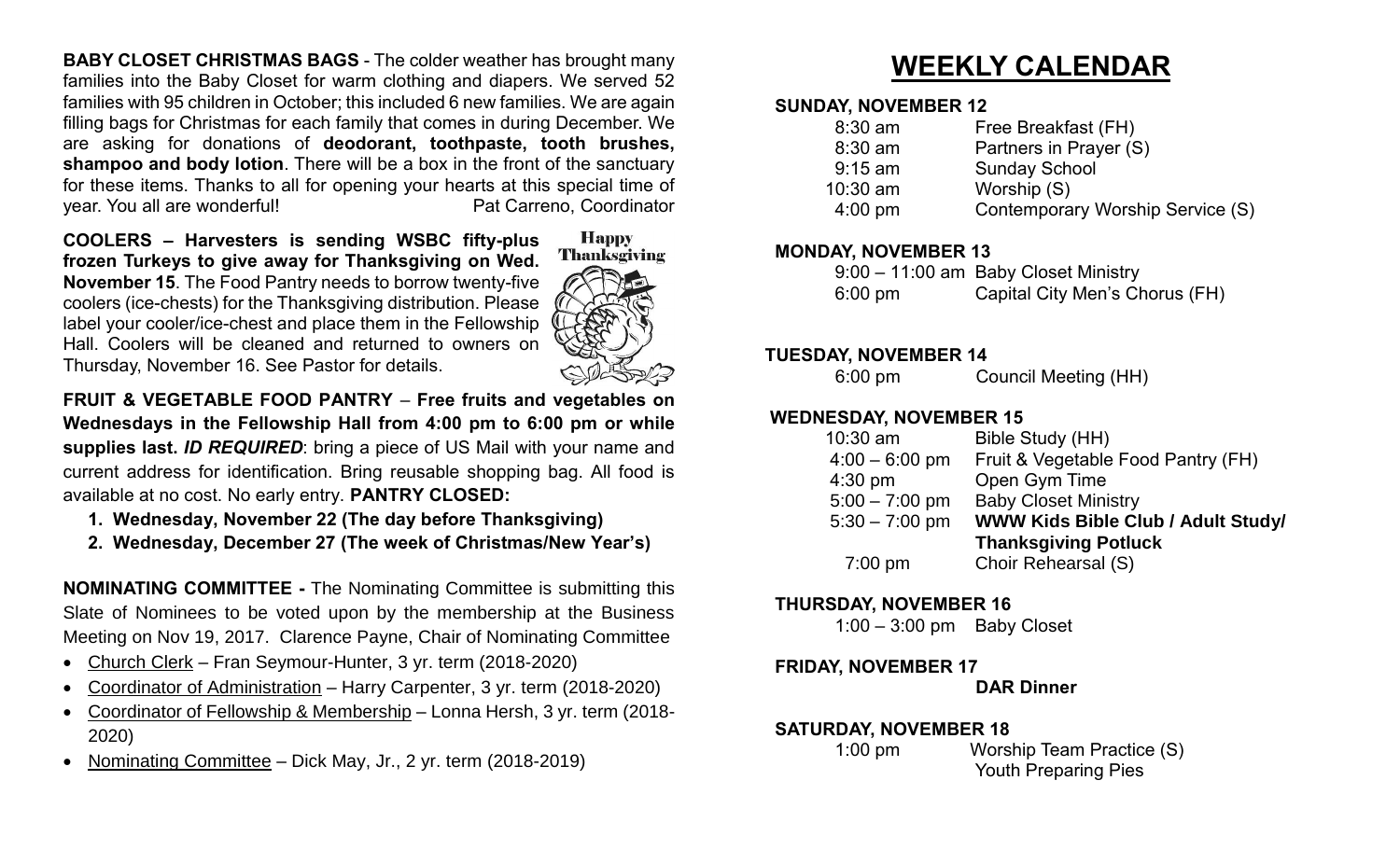## **IN OUR THOUGHTS AND PRAYERS**

Joe Abby – Healing for health concerns (Pat Abby's husband) Mark Arnold – Cancer, chemotherapy and bone marrow transplant Albert Carpenter – Healing for health issues (Harry and Pat's son) Bradley Carpenter – Healing for liver (Harry and Pat's grandson) Pat Carpenter – Healing for health issues Susan Carpenter – Healing (Harry and Pat's daughter in law) Esther Carrier – Healing Laura Carrier – Thyroid issues \*June Cunningham – Healing for health concerns \*Russ Hunter – Healing for health issues (Fran's husband) \*Alice Kieffer – Healing for health concerns Karen Kirby – Healing for health concerns \*Reginald Kirby – Healing for health concerns Larry Kramer – nieces' husband Brian has cancer \*Etta Landis – Healing for health concerns (Legend at Capital Ridge) Ernie Longstaff - Healing for health concerns Judy Longstaff – Healing for health concerns – ankle Hilda Lundgren – Healing for health concerns (Brewster Place) \*Madeleine Martinson – Healing for health concerns \*Mae Martin – Healing for health concerns Nancy May – Healing for health concerns Marie Merrifield – Healing for health concerns Rogene Moody – Healing for health concerns Don Morris – Healing for health concerns - colon cancer and chemotherapy Ken Paslay – Healing for health concerns Sonny Payne – Healing for health concerns (Clarence Payne's brother) \*Juanita Plankinton – Healing for health concerns \*Hazel Smith-Tindall – Healing for health concerns Keith Springer – Healing (Marianne Spano's brother) Lola Zab – Healing for health concerns (Marianne Spano's sister) Vietnam & vets and soldiers

*\*Homebound*

#### **HANGING OF THE GREENS** – Help decorate the Church for Advent / Christmas on *Sunday, November 26*. *at 11:45 am*.

**ORDER YOUR POINSETTIAS** – It's time to order poinsettias in memory of



your loved ones to help decorate the sanctuary for Christmas. You will notice the colors offered this year are slightly different. There are 3 colors (Orange Spice, Ruby Frost and Polly Pink) that are ONLY AVAILABLE in a 6½ inch pot. All other colors are available in any size. Please indicate the color you want in the size you prefer on the order sheet. Don't forget to include your name and those

people you are remembering or honoring**. Please return your poinsettia order and payment by no later than November 19.** You may put it in the offering plate, turn into to Lynda in the Church Office, or give to Janet Nyfeler. See Janet Nyfeler for more information.

**QUARTERLY BUSINESS MEETING** – The Council has called for the next Quarterly Business Meeting for **Sunday, November 19 at 1:00 pm in the Fellowship Hall**. The 2018 Proposed Budget and Slate of Officers will be presented. Pat Carpenter, Church Moderator



**SILENT AUCTION -** The Youth Group will be having a **Silent Auction during the Christmas Breakfast on December 3**. Additional information will be provided in the weeks prior to the auction.

**SOCKS FOR CHILDREN –** Cornerstone and Meadows Elementary School needs socks for children (all ages). Please help decorate our Thanksgiving Christmas Tree with new socks for our neighborhood children before Nov. 30.

**STEWARDSHIP SUNDAY CONSECRATION SUNDAY –** Make your reservation for the **New Consecration Celebration Luncheon on Sunday, November 19 at 12:00 pm in the Fellowship Hall.** The Celebration Luncheon is a catered (not a pot-luck) meal on Stewardship Sunday. See Tom Mansfield for more information.